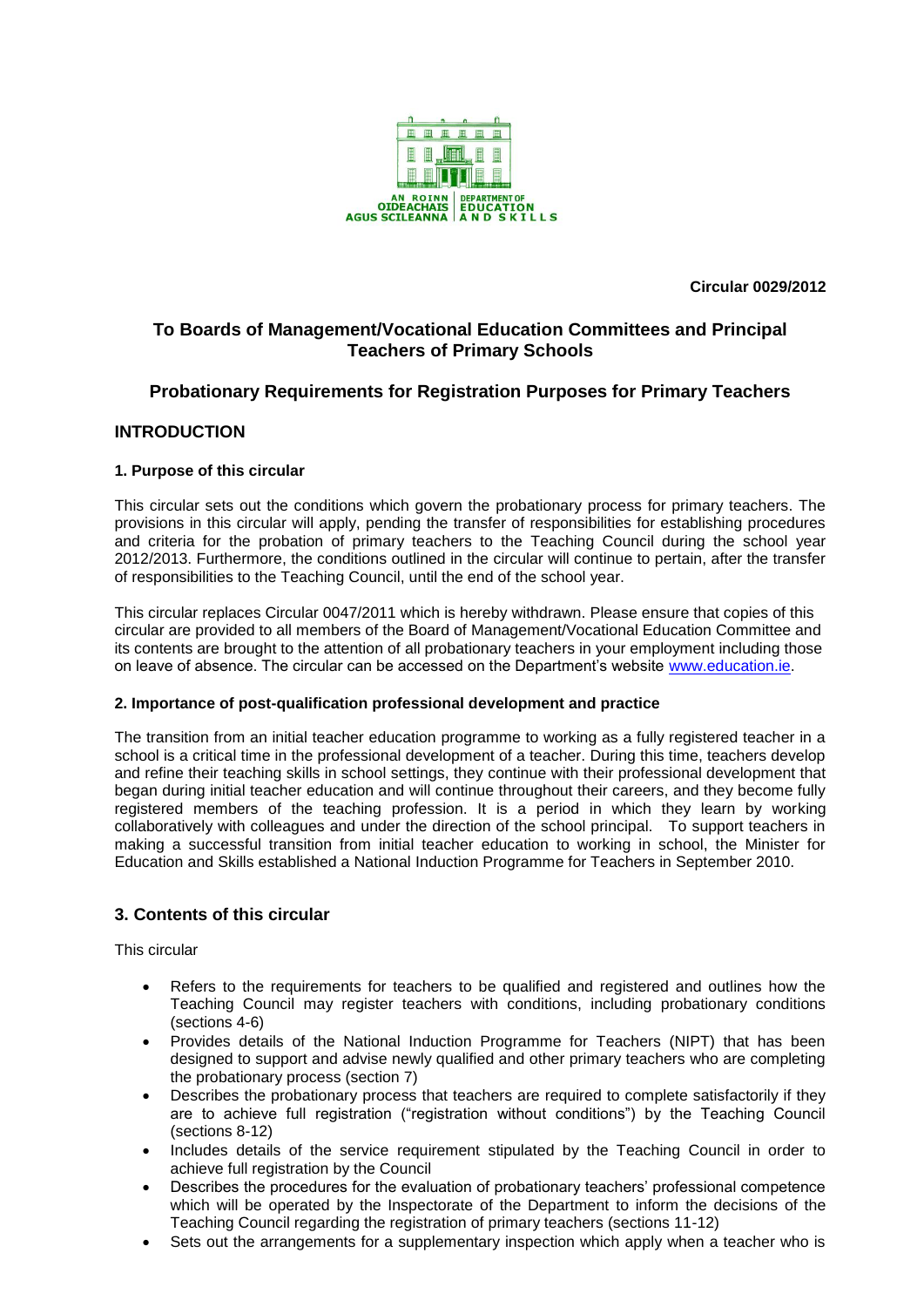probated in a restricted setting moves to a mainstream setting (section 13)

- Sets out the arrangements for teachers who have yet to meet the Irish language requirement (section 14)
- Draws the attention of teachers and prospective student teachers to changes regarding the recognition by the Teaching Council of teacher qualifications obtained in another EU/EEA country where the course leading to the qualification is commenced from 1 January 2011 (section 15)

# **PART A: REGISTRATION OF TEACHERS BY THE TEACHING COUNCIL**

### **4. Teaching Council Regulations for the registration of teachers**

- 4.1. The Teaching Council is the body with statutory responsibility for the registration of teachers in Ireland. Teachers are registered by the Council in accordance with the Teaching Council [Registration] Regulations 2009. A copy of these regulations and full details about how newly qualified and other teachers may apply to the Council for registration may be found on the website of the Teaching Council, [www.teachingcouncil.ie](http://www.teachingcouncil.ie/)
- 4.2. In general, a teacher registered under Regulation 2 (Primary) of the Teaching Council [Registration] Regulations 2009 is eligible for appointment as a teacher in all mainstream and all special education settings in recognised primary schools and special schools. A teacher registered under Regulation 3 (Montessori and Other Categories) of the Teaching Council [Registration] Regulations 2009 may be eligible for appointment as a teacher in restricted settings only, i.e. in certain categories of special schools and in special classes in mainstream schools where Irish is not a curricular requirement, and as a Resource Teacher for pupils with low-incidence disabilities (as outlined in Circular Sp Ed 02/05 and Circular Sp Ed 36/2006).
- 4.3. The eligibility of a teacher for appointment to various posts in recognised schools may be altered from time to time by the Minister for Education and Skills. Details of current qualification and registration requirements may be accessed at [http://www.education.ie/en/Schools-](http://www.education.ie/en/Schools-Colleges/Information/Employing-a-Teacher/Teacher-Recruitment-Registration-and-Qualifications.html)[Colleges/Information/Employing-a-Teacher/Teacher-Recruitment-Registration-and-](http://www.education.ie/en/Schools-Colleges/Information/Employing-a-Teacher/Teacher-Recruitment-Registration-and-Qualifications.html)[Qualifications.html.](http://www.education.ie/en/Schools-Colleges/Information/Employing-a-Teacher/Teacher-Recruitment-Registration-and-Qualifications.html)

### **5. Registration with conditions**

- 5.1. Newly qualified primary teachers (NQTs) who have completed their initial teacher education in the State are registered by the Teaching Council on completion of the registration process. They are registered with the condition of satisfactorily completing probationary requirements and, from July 2012, completion of an induction workshop programme. Full registration is confirmed when newly qualified primary teachers have successfully completed a probationary process and satisfied all other conditions, as laid down by the Teaching Council.
- 5.2. Most qualified primary teachers who have completed their initial teacher education and induction outside the State are also registered with conditions by the Teaching Council on completion of the qualifications assessment process. These conditions may relate to addressing qualification shortfalls, completing Irish language requirements and completing satisfactorily a probationary process, and from July 2012, completion of an induction workshop programme.
- 5.3. Full details of registration with conditions may be obtained on the website of the Teaching Council [http://www.teachingcouncil.ie/registration/applying-to-register.195.html.](http://www.teachingcouncil.ie/registration/applying-to-register.195.html)

### **6. Time limits on registration with conditions**

6.1. In accordance with the provisions of the Teaching Council Act 2001, the Teaching Council stipulates the period during which the conditions attaching to registration must be satisfied. Failure to complete satisfactorily and within the stipulated time limit the conditions attached to registration by the Council may result in the registration of the teacher lapsing and this may have implications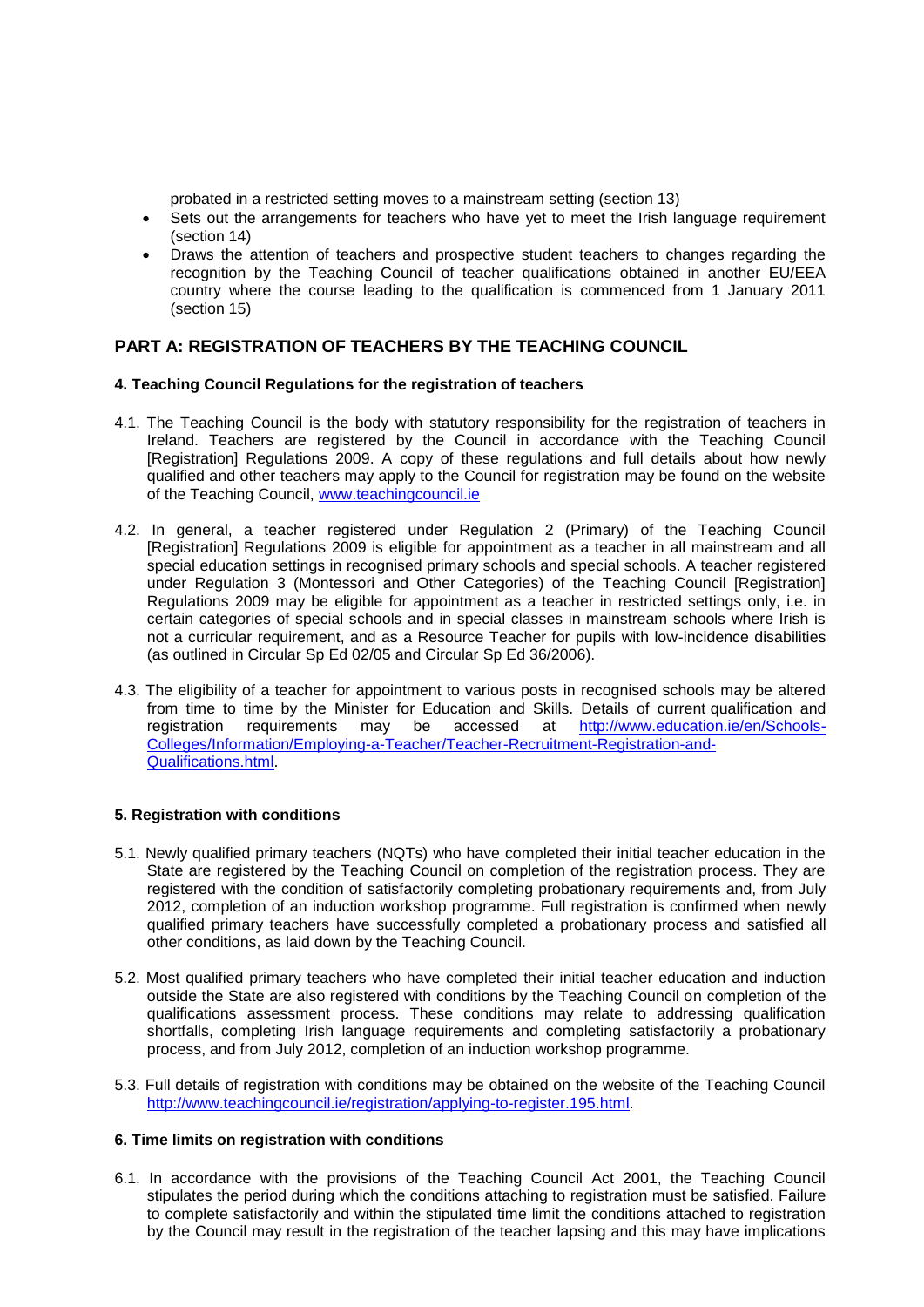for his/her eligibility for employment in a school.

- 6.2. The time limits set by the Teaching Council during which a teacher must satisfy the conditions attaching to his/her registration vary depending on the conditions to be satisfied:
	- Registration with the sole condition of probation is valid for a period of three years from the date of first registration
	- Registration with conditions other than probationary conditions (for example, conditions relating to addressing qualification shortfalls) is valid for a period of three years from the date of first registration
	- Where teachers are registered with both probationary and qualification shortfall conditions (for example, Irish language requirement and qualification shortfalls) two consecutive three-year periods are allowed
	- All non-probationary conditions, with the exception of induction, must be met before the probationary period commences. This includes the three-week period in the Gaeltacht.
	- The three-year period allowed for addressing probationary conditions will begin on the day following the date on which non-probationary conditions have been met.
- 6.3. Registered teachers who were employed in posts recognised for probationary purposes and who were registered prior to 1 September 2010 and whose period of probation had not expired by that date will have until 31 August 2015 to satisfy the probationary requirement.

# **PART B: NATIONAL INDUCTION PROGRAMME FOR TEACHERS**

### **7. Induction support**

- 7.1. The Minister for Education and Skills recognises the importance of the transition from an initial teacher education programme to working as a teacher in a school and so supports the provision, via the Education Centre Network, of a National Induction Programme for Teachers.
- 7.2. Building on the knowledge, skills and competences developed during the initial teacher education stage, the National Induction Programme for Teachers provides professional support and advice to newly qualified teachers. The workshop programme covers areas such as classroom management and organisation, working as a professional, planning and preparation of work, assessment, teaching literacy and numeracy, practical strategies for teaching Irish, differentiation, behaviour management and inclusive practice. The NIPT offers additional support including mentoring, professional support groups, school visits and online support. The induction programme is delivered in a variety of modes (including workshops, seminars, online support and professional support groups). The induction programme complements the support, advice, and opportunities for teacher observation and feedback that principal teachers and other teachers provide to newly qualified teachers in their schools. Recognising the importance of the continuum of teacher education, the National Induction Programme for Teachers ensures close linkage with teacher educators in colleges of education and universities.
- 7.3 Participation in a programme of induction workshops will be a requirement for registration for all newly qualified teachers who complete their teacher education qualification in 2012 and subsequently. In addition, other teachers who apply for registration from 02 July 2012 under Regulation 2 (Primary), Regulation 3 (Montessori and other categories) and Regulation 4 (postprimary including VECs) are required to complete the induction workshop programme provided that they have not previously:
	- met the requirements of Post Qualification Employment (PQE) (post-primary)
	- met the requirements of Probation (primary)
	- completed an induction programme in another jurisdiction.

Further details of the NIPT workshop programme are available on the website of the National Induction Programme for Teachers, [www.teacherinduction.ie.](http://www.teacherinduction.ie/) All NIPT workshops will be hosted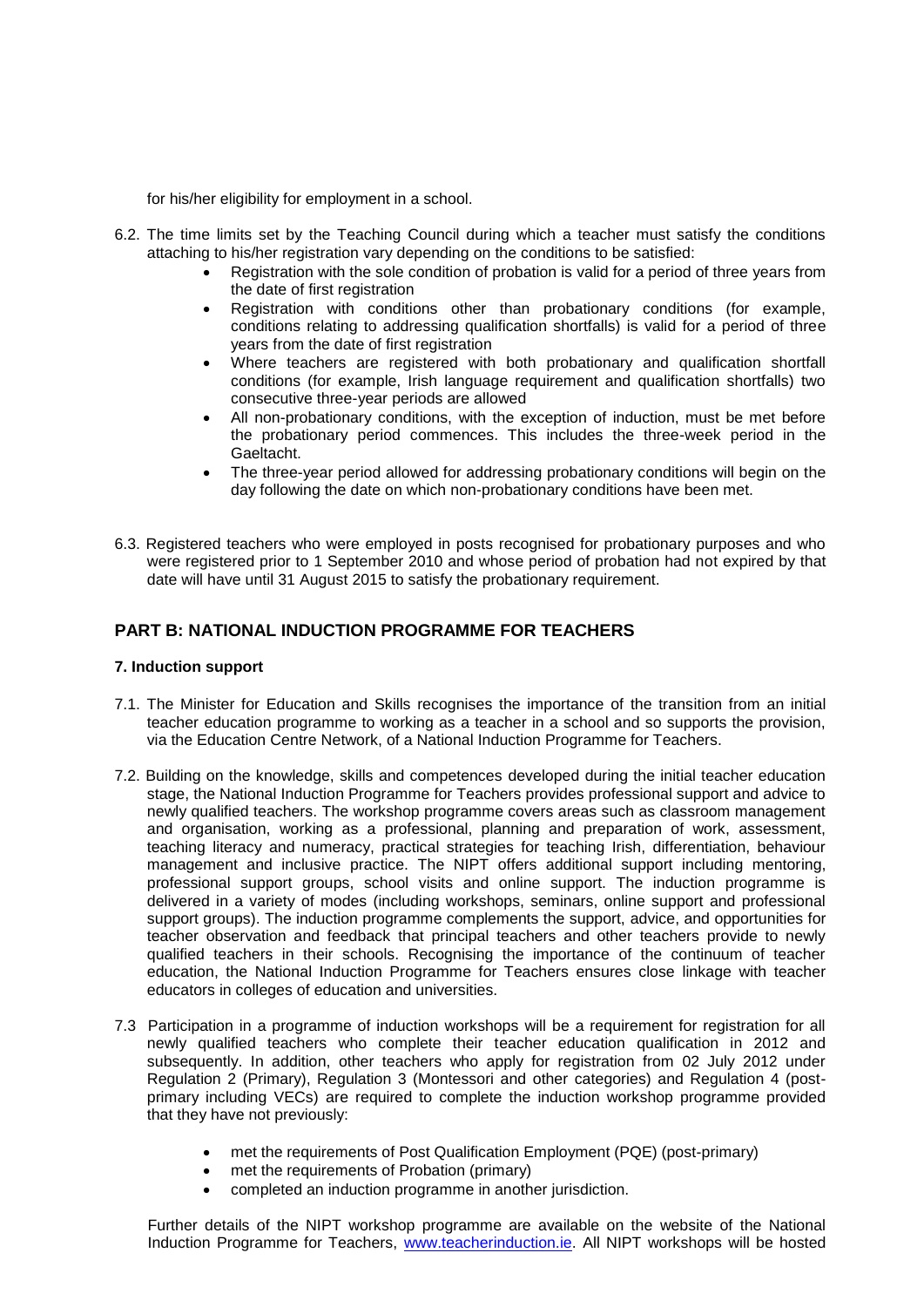through the Education Centre Network. Details of the location of full-time Education Centres are available on [www.ateci.ie](http://www.ateci.ie/)

7.3. Newly qualified teachers will be required to attend all 12 workshops within three years of their date of initial registration. Once all twelve workshops have been completed, as certified by the Education Centres and notified to the Council, the relevant condition will be removed from the teacher's registration status.

## **PART C: THE PROBATIONARY PROCESS FOR PRIMARY TEACHERS**

#### **8. The probationary process for teachers with conditional registration**

- 8.1. The probationary process which must be completed satisfactorily by teachers if they are to fulfil the conditions of their registration with the Teaching Council incorporates two elements. In order to complete the process satisfactorily, the teacher
	- Must complete a period of satisfactory service in a school (the "service" requirement)

#### **and**

 Demonstrate his/her professional competence in a school setting (the "professional competence" requirement).

#### **9. Commencing the probationary process**

- 9.1. A teacher who is conditionally registered with the Teaching Council and whose only remaining conditions relate to probation and induction, is immediately eligible to commence discharging the probationary requirement in a teaching post which is recognised for probationary purposes in a primary school. All other registration conditions, with the exception of attendance at the induction workshop programme, where that requirement exists, must be met in full and certified by the Teaching Council prior to applying to undergo the process of probation.
- 9.2. A teacher who is registered or has applied for registration with the Teaching Council and who needs to have his/her professional competence evaluated to satisfy the Council's probationary requirements, must make an application for inspection to Limerick Education Centre (which administers details of probationary teachers on behalf of the Inspectorate of the Department of Education and Skills) using form OP1 available at [www.lec.ie.](http://www.lec.ie/) Applications will only be accepted from teachers who are registered with the Teaching Council and whose only outstanding condition is probation and attendance at the national induction workshop programme, where this requirement exists. Applications may only be made electronically and must be made as soon as the teacher commences service in a post which will last for a period of at least 50 consecutive school days and which is recognised for probationary purposes. Every effort is made to ensure that all eligible teachers who make an application for inspection will be inspected in that school year.

### **10. Service requirements for probation**

10.1.In light of the numbers of newly qualified teachers likely to be entering the teaching profession in the 2012-13 school year and the expected availability of teaching positions, the Teaching Council has determined that the minimum service requirement for probation purposes will remain as it was in the year 2011-12. Under this requirement, a probationary teacher must complete a minimum of 100 school days from the date on which he/she was first appointed to a post recognised for probationary purposes in a primary school. This service must take place after a teaching qualification has been successfully completed and comprise either two periods of at least 50 consecutive school days or one period of 100 consecutive school days during which the professional competence of the teacher will be evaluated by the Inspectorate. This service must be completed within a maximum of three years from the date of first registration or, if applicable, from the date on which other conditions are met. (See section 6 above)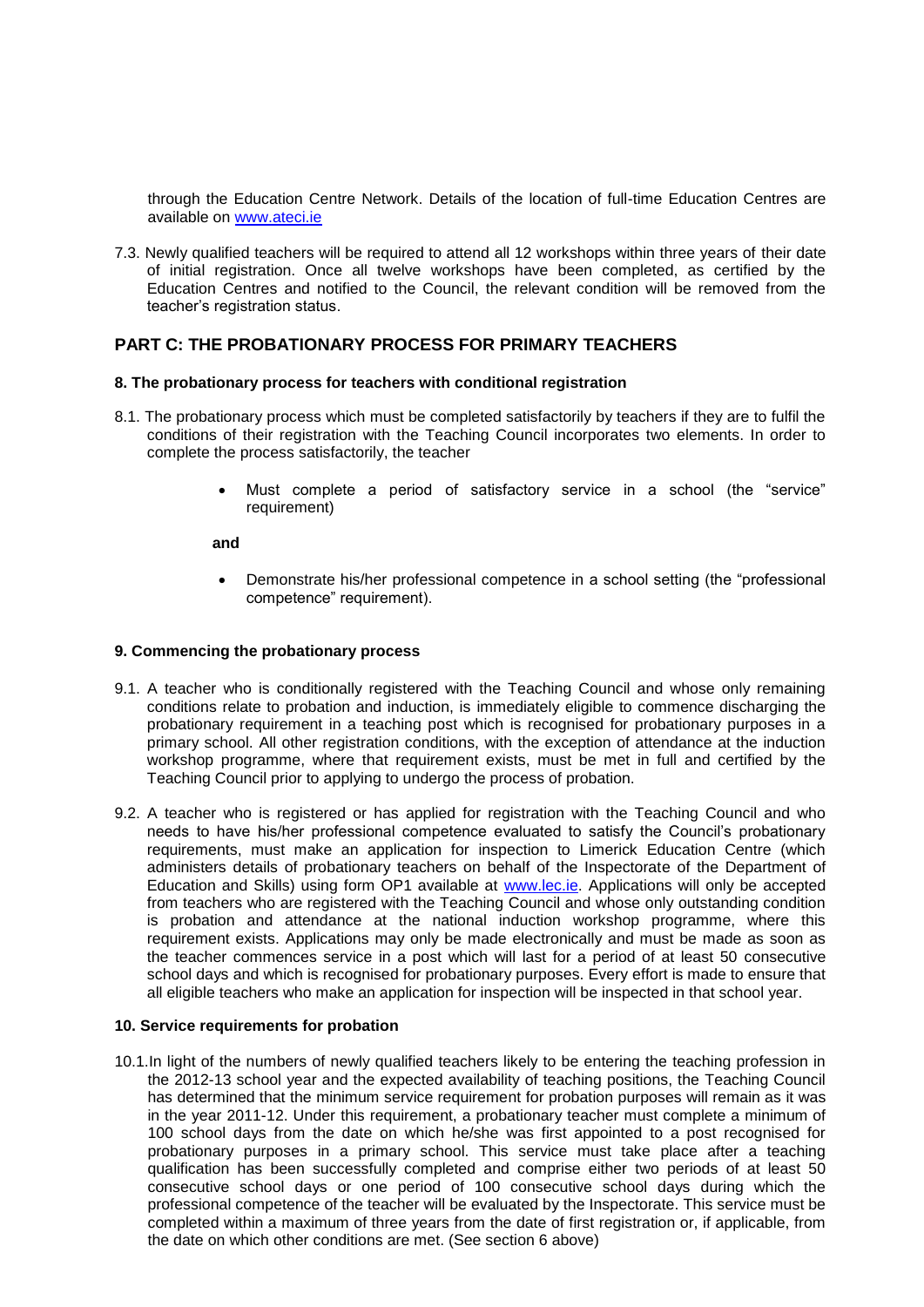- 10.2. The service requirements (100 days) will also apply to all non-probated teachers who have commenced teaching prior to the 2012-13 school year.
- 10.3. As a general rule, service in a permanent, temporary or substitute teaching post in a primary school may be reckoned for probationary purposes, subject to the conditions in the paragraphs below. This service may be in a mainstream, special class or special school setting or in a post as a full-time resource teacher (low incidence disabilities).
- 10.4. It is the responsibility of the probationary teacher to obtain written evidence of his/her service from the management of the employing school or schools and to submit this record to the Teaching Council so as to satisfy the Council regarding the completion of the service requirement. (See Form C on www.teachingcouncil.ie.)
- 10.5. In the case of teachers who were employed in recognised schools prior to 1 September 2010 and who may require evidence of their service to submit to the Teaching Council so as to satisfy the Council regarding the completion of the service requirement, the Department will provide these teachers with a record of their service to 31 August 2010 and this can be submitted with Form C to the Teaching Council

### **11. Professional competence requirements: Inspection visits and reports**

#### **Evaluation of professional competence**

- 11.1. Pending the operation of the probationary process directly under the auspices of the Teaching Council as outlined in section 1 above, the Inspectorate of the Department of Education and Skills, at the request of the Teaching Council, will continue to evaluate the professional competence of teachers for the purposes of informing the Teaching Council's decisions regarding the conditional or full registration of primary teachers.
- 11.2. The teacher is required to participate in the National Induction Programme for Teachers (described in section 7 above). Teachers on probation will also receive the assistance and advice that principal teachers and other teachers offer to newly recruited teachers.
- 11.3. The Inspectorate will inspect the work of the teacher during two unannounced inspection visits. Inspection visits may occur at any time during the school year and will generally last about half a school day. During the inspection visits, the inspector will evaluate the teacher's effectiveness in a classroom environment and in teaching curriculum areas and subjects, as outlined in the Primary School Curriculum. The inspector will also provide advice and oral feedback to the teacher during each visit. It is desirable for the principal (or another fully registered teacher nominated by the principal) to be present when the oral feedback is provided to the newly qualified teacher. The evaluation of professional competence is not complete until the end of the second inspection visit. The criteria used in the evaluation of the teacher's work are listed in Appendix A.
- 11.4. Following the two inspection visits, the Inspectorate will determine the rating to be applied to the teacher's work as follows:

(a) **"Has demonstrated satisfactory professional competence in a mainstream setting"**  This rating indicates that the teacher has demonstrated satisfactory teaching skills in a mainstream class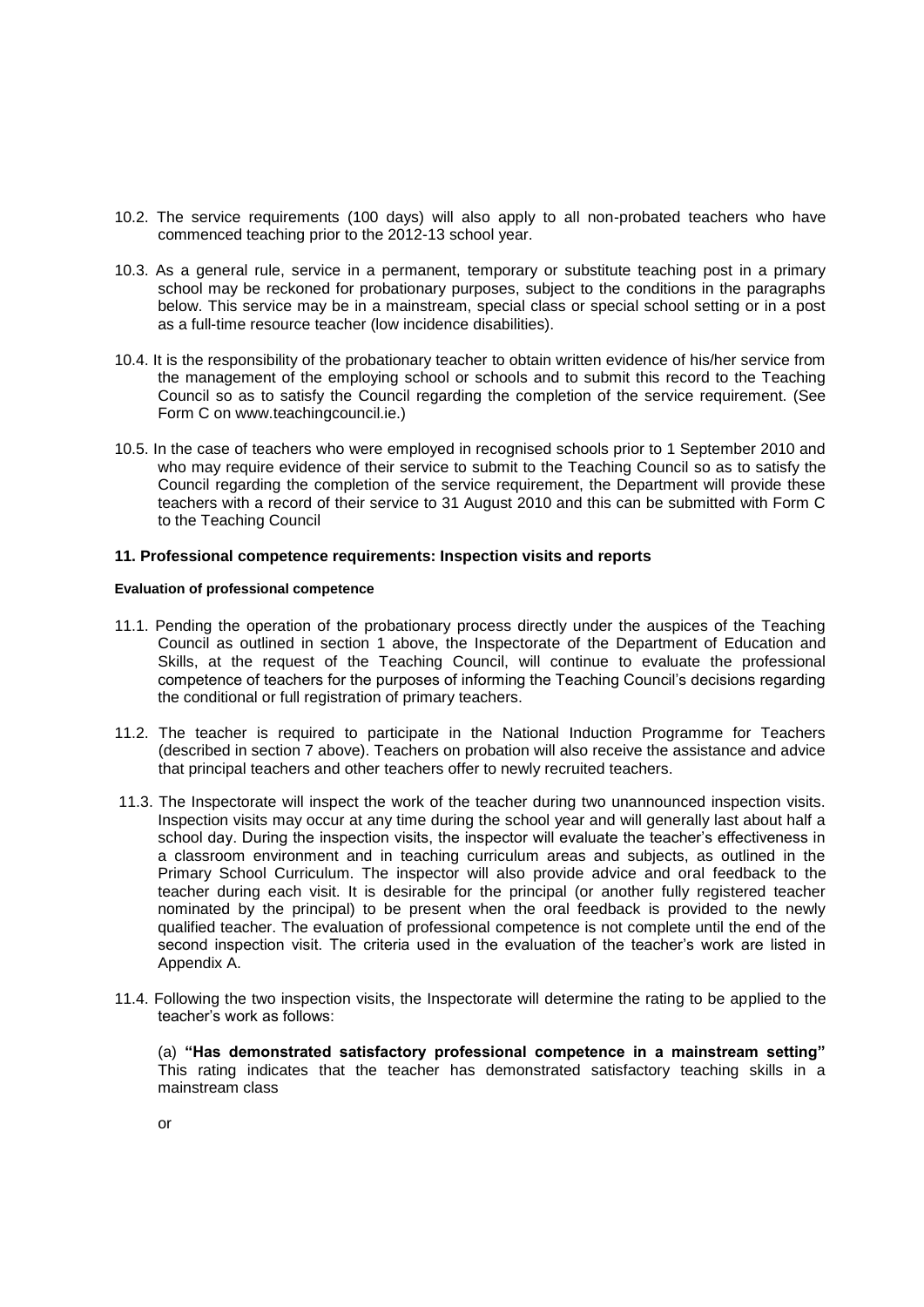(b) **"Has demonstrated satisfactory professional competence in a restricted setting"** This rating indicates that the teacher has demonstrated satisfactory teaching skills in a restricted setting (see 4.2 above)

or

(c) **"Requires a further period to develop and demonstrate professional competence"**  Normally this rating may be used only once, following the two inspection visits (normally in the first year of service), where the inspector may recommend that the teacher needs more time to develop and demonstrate his/her teaching skills. This may arise because the inspector judges that there are significant weaknesses in the teacher's work and that he/she requires additional time to develop appropriate skills

or

(d) **"Has not demonstrated satisfactory professional competence"** This rating indicates that the inspector judges that the teacher has not demonstrated satisfactory teaching skills in the setting in which his/her work has been evaluated.

### **Reports arising from the evaluation of professional competence**

- 11.5. The Inspectorate will provide the teacher with written confirmation (via e-mail) that he/she has demonstrated satisfactory professional competence in either a mainstream or a restricted setting. Where the second inspection visit was in a mainstream setting, the Inspectorate will provide the teacher with written confirmation that he/she has demonstrated satisfactory professional competence in a mainstream setting. Where the second inspection visit was in a restricted setting, the Inspectorate will provide the teacher with written confirmation that he/she has demonstrated satisfactory professional competence in a restricted setting (see 4.2 above).
- 11.6. It is the responsibility of the probationary teacher to submit this written confirmation to the Teaching Council so as to satisfy the Council regarding the completion of the professional competence requirement. (See Form C on [www.teachingcouncil.ie.](http://www.teachingcouncil.ie/))
- 11.7. In the case of teachers whose work is rated as "Requires a further period to develop and demonstrate professional competence" or "Has not demonstrated satisfactory professional competence" a written inspection report outlining the outcomes of the evaluation and recording advice for further development will be furnished to the teacher by the Inspectorate.
- 11.8. Where the probationary period is extended beyond the normal service requirements, as described at section 11.4(c) above, it is the responsibility of the teacher to take the necessary steps to complete the probation process immediately on commencing reckonable service in a school in the following school year. Such teachers may not apply for a third inspection visit within the same school year.
- 11.9 Where the inspector judges that the teacher "Has not demonstrated satisfactory professional competence," as described at section 11.4(d) above, it is the responsibility of the teacher to take the necessary steps to complete the probation process immediately on commencing service in a school in the following school year. The teacher must complete a further service period of not less than two periods of 50 consecutive school days, each with the same class, during which the teacher's professional competence will be evaluated.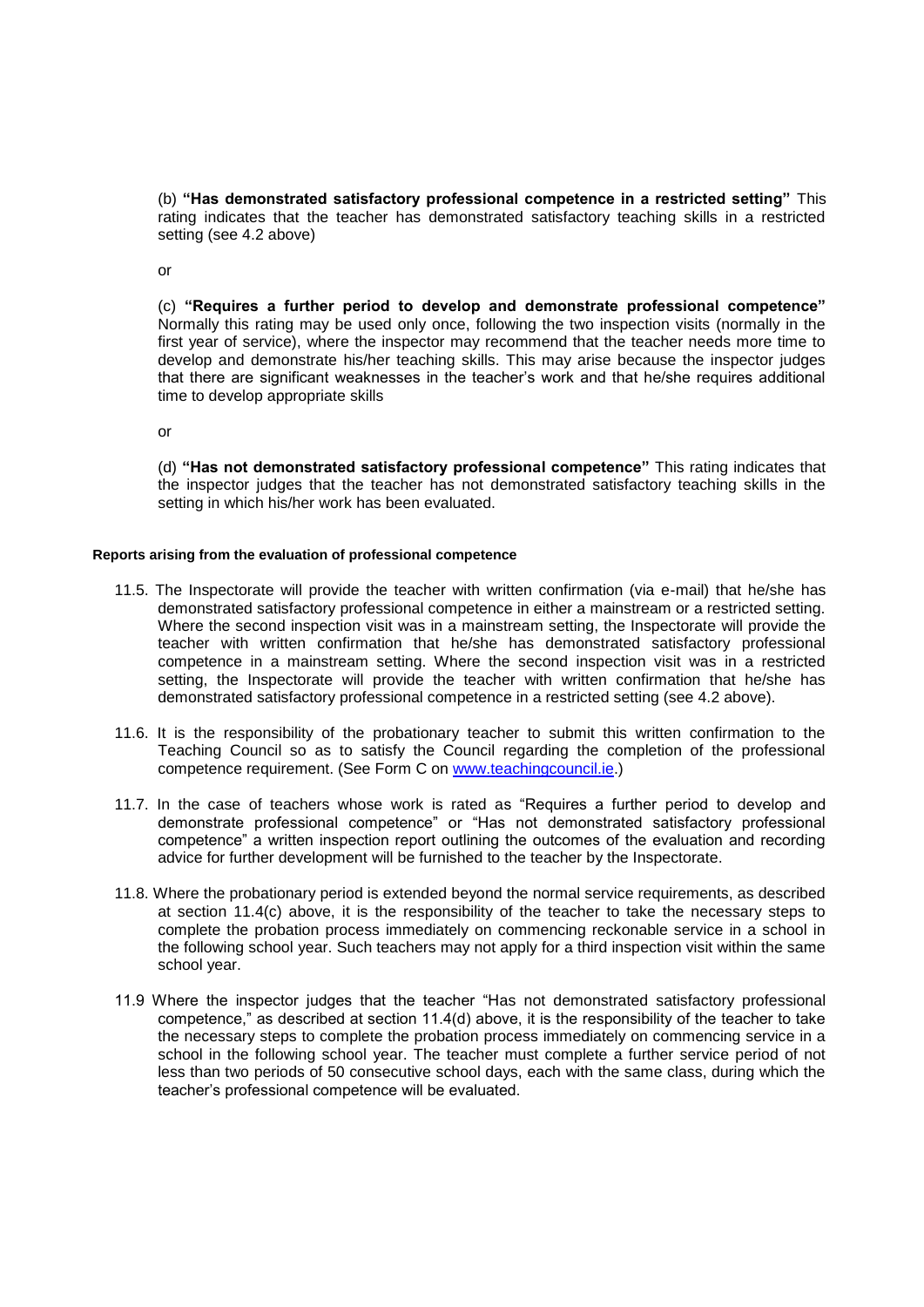- 11.10 As a written report is not furnished to the probationary teacher following the evaluation of his/her professional competence, copies of inspection reports under previous probationary arrangements or written confirmation of professional competence or inspection reports under current probationary arrangements may not be among the supporting documentation requested when applications are invited for teaching posts in recognised schools.
- 11.11. A teacher may seek a review of an inspection in line with Procedures for Review of Inspections on Schools and Teachers under Section 13(9) of the Education Act (1998).

### **12. Completion of probationary process**

- 12.1. The completion of probation is subject to both service and professional competence requirements. The teacher must satisfy the Teaching Council as to his/her fulfilment of both requirements and decisions regarding the teacher's registration are a matter for the Council. The probationary period ends when the Teaching Council is satisfied that both the service requirement and the professional competence requirement are fully met. The Council will provide confirmation to the teacher regarding his/her conditional or full registration as a teacher.
- 12.2. Failure to complete satisfactorily and within the stipulated time limit the conditions attached to registration by the Teaching Council may result in the registration of the teacher lapsing and this may have implications for his/her eligibility for employment in a school.

### **13. Teachers moving from restricted to mainstream settings**

- 13.1. Teachers who have demonstrated satisfactory professional competence in a restricted setting and who are eligible to work in mainstream classroom settings are obliged to demonstrate their professional competence in such settings within two years of taking up a position in a mainstream classroom.
- 13.2. When a teacher who has been probated in a restricted setting takes up a post in a mainstream classroom, the teacher must advise the Teaching Council in writing of the date on which he/she has taken up this post so that the Council may allow an appropriate two year period during which this condition must be satisfied. Such teachers should make an application for a supplementary inspection visit using OP1 form when they have taken up a position in a mainstream setting for at least 50 consecutive days. The Inspectorate will carry out the supplementary inspection of the work of teachers in this category, normally as a result of a single unannounced visit, and will concentrate on any professional skills that may not have been evaluated in the restricted setting. The Inspectorate will inform the teacher and the Teaching Council of the outcome in accordance with the ratings outlined at 11.4 (a), (c) or (d) above.
- 13.3 Teachers registered under Regulation 2 of the Teaching Council [Registration] Regulations 2009 who satisfactorily complete the professional competence requirement in a combination of mainstream and restricted settings, will be deemed probated in the setting where the **second** inspection visit occurred (see 11.5 above).

## **PART D: OTHER CHANGES TO PROBATIONARY PROCESS FOR REGISTRATION PURPOSES**

**14. Irish language requirement and assessment of competence to teach Irish**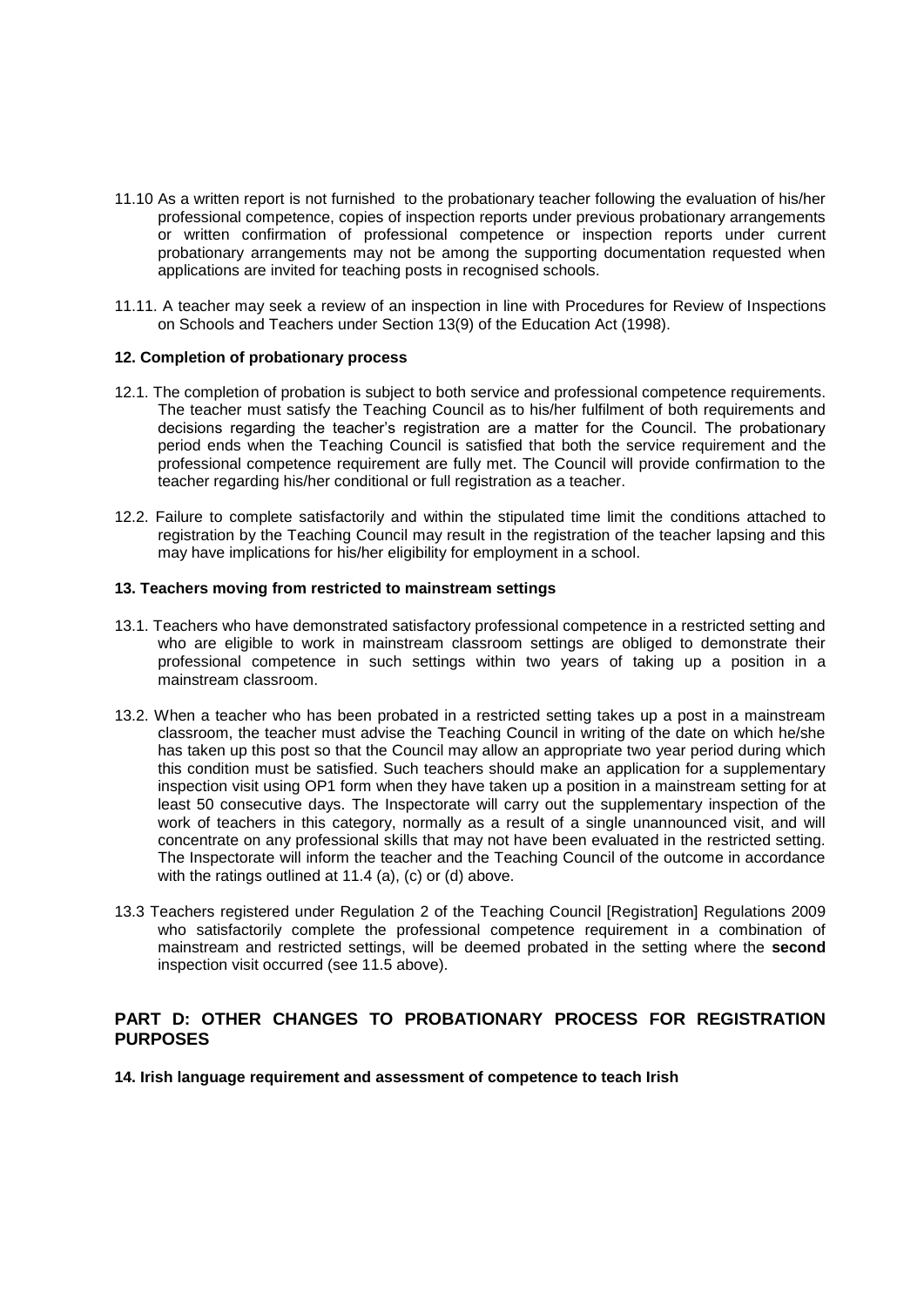- 14.1. It is a condition of registration under Regulation 2 (Primary) of the Teaching Council [Registration] Regulations 2009 that the teacher satisfies the Irish language requirement of the Teaching Council. Teachers who need to satisfy the Teaching Council that they are competent to teach the Irish language (such as those who completed their initial teacher education outside the State) do so by means of completing an aptitude test or an adaptation period, both of which test the teacher's ability to teach the Irish language in classroom settings. Full details are available on [www.ilrweb.ie](http://www.ilrweb.ie/)
- 14.2. Prior to 1 September 2010, teachers who completed the Scrúdú le haghaidh Cáilíochta sa Ghaeilge (SCG) or the Oiriúnú le haghaidh Cáilíochta sa Ghaeilge (OCG) were required to demonstrate their professional competence in the teaching of Irish in a classroom setting. These teachers had to receive a satisfactory additional inspection report on their competence in the teaching of Irish (a Ráiteas) within two years of taking up a mainstream position. However, given that teachers' ability to teach Irish in a mainstream classroom setting is now tested as part of the assessment procedure for both the aptitude test and the adaptation period, the need for the additional inspection report (Ráiteas) no longer exists and the practice has been discontinued since 1 September 2010. In order to complete the SCG/OCG, all teachers will be required to provide proof to the SCG/OCG coordinator in Marino Institute of Education of three weeks attendance at a Gaeltacht recognised by the Department of Education and Skills.

### **15. Teacher education qualifications obtained in European Union (EU)/European Economic Area (EEA) countries**

- 15.1. In accordance with the European Council Directives on Mutual Recognition of Professional Qualifications, which were transposed into law by the Recognition of Professional Qualifications (Directive 2005/36/EC) Regulations 2008 (S.I. No.139 of 2008), persons who are recognised for the purposes of teaching in one EU member state are entitled to have those qualifications recognised in all other member states. Such recognition may be granted subject to conditions, pending the making good of any shortfalls identified. The Teaching Council is the competent/designated authority in Ireland for assessing applications to ensure that they meet the qualifications criteria set out in the relevant Teaching Council regulations. In general, teachers must satisfy all other conditions set by the Teaching Council before addressing any probationary conditions required by the Council. Further details on the implications of the above Directive for Teacher Registration and Qualifications are set out in Circular 0031/2010.
- 15.2. Applications for registration with the Teaching Council should include evidence of satisfactory completion of formal probation/induction processes undertaken in another jurisdiction where this has occurred. It is a matter for the Teaching Council to determine if the evidence provided is sufficient to warrant exemption from the probationary requirement in Ireland.
- 15.3. The Teaching Council issued a notice on 19 May 2010 informing persons who intended to commence a teacher education qualification in another EU/EEA member state from 1 January 2011 onwards that they must also complete any period of post-qualification professional practice (for example, NQT or induction year) and be fully recognised/registered under the terms of Directive 2005/36/EC by the designated authority of that member state prior to seeking registration with the Teaching Council in Ireland. This notice from the Teaching Council does not change arrangements for persons who have commenced a teaching qualification outside of Ireland prior to 31 December 2010.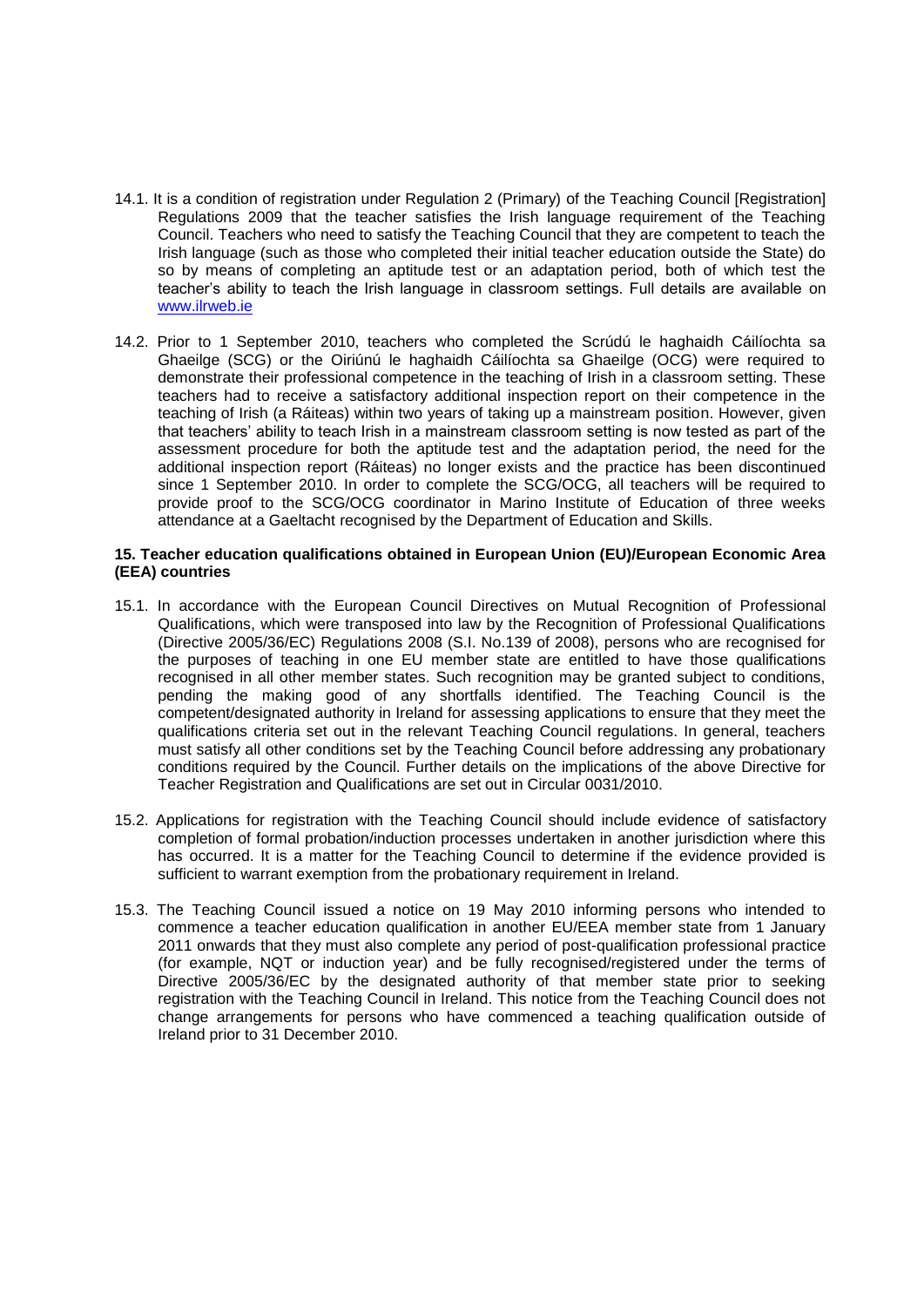# **FURTHER INFORMATION**

# **Department of Education and Skills**

| Queries regarding:<br>• Registration of teachers<br>Making an application for registration as<br>$\bullet$<br>a teacher<br>Full registration and conditional<br>registration as a teacher<br>• Probationary requirements for primary<br>teachers<br>• Fulfilling the service and professional<br>requirements<br>Eligibility for exemption from probationary<br>requirements as a result of satisfactory<br>completion of formal processes of<br>probation and/or induction abroad<br>Statements of professional standing for<br>the purpose of seeking employment<br>abroad | <b>Contact:</b><br>The Teaching Council<br><b>Block A</b><br><b>Maynooth Business Campus</b><br>Maynooth<br>Co Kildare<br>Phone: 01-651 7900<br>Email: info@teachingcouncil.ie<br>Web: www.teachingcouncil.ie                                                       |
|------------------------------------------------------------------------------------------------------------------------------------------------------------------------------------------------------------------------------------------------------------------------------------------------------------------------------------------------------------------------------------------------------------------------------------------------------------------------------------------------------------------------------------------------------------------------------|---------------------------------------------------------------------------------------------------------------------------------------------------------------------------------------------------------------------------------------------------------------------|
| Queries regarding:<br>National Induction programme for<br>$\bullet$<br>teachers (NIPT)                                                                                                                                                                                                                                                                                                                                                                                                                                                                                       | <b>Contact:</b><br>National Induction Programme Office<br>The Gate Lodge<br>St Patrick's College<br>Drumcondra<br>Dublin 9<br>Web: www.teacherinduction.ie<br>Co-ordinator: Mary Burke<br>Email: mary.burke@spd.dcu.ie<br>Phone: 01 884 2288<br>Mobile: 086 8130997 |
| <b>Queries regarding:</b><br>• Applying for inspection visits for<br>evaluation of professional competence<br>Inspection visits for professional<br>competence                                                                                                                                                                                                                                                                                                                                                                                                               | <b>Contact:</b><br><b>Probationary Teachers Desk</b><br><b>Limerick Education Centre</b><br><b>Marshal House</b><br>Dooradoyle Road<br>Limerick<br>Web: www.lec.ie<br>Email: probation@lec.ie<br>Phone: 061-585060 ext 4                                            |

**August 2012**